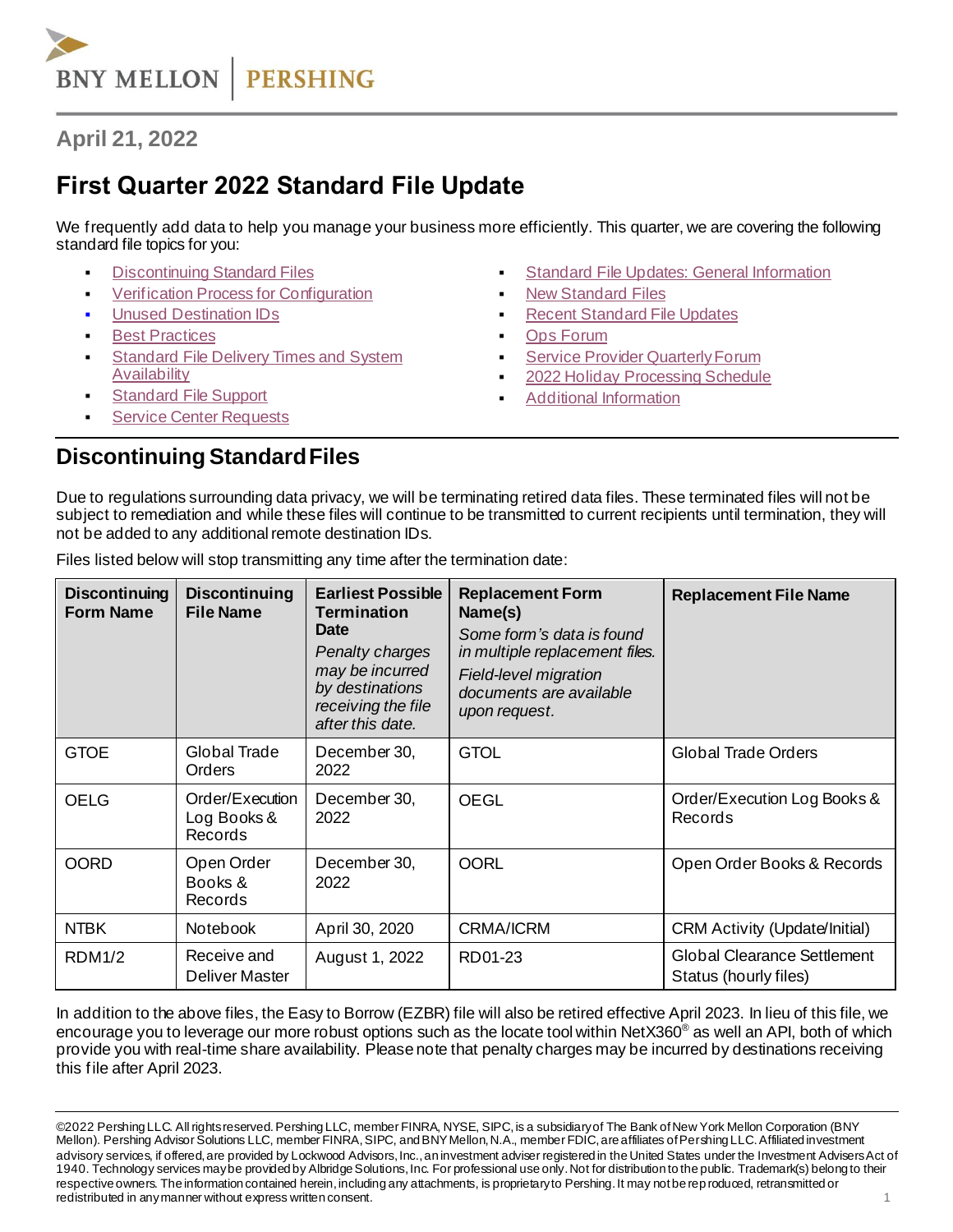**BNY MELLON PERSHING** 

# <span id="page-1-0"></span>**Verification Process for Configurations**

We enable you to manage standard files data using the Standard File Delivery Infrastructure (SFDI) system. Accessible via the Admin tab in NetX360<sup>®</sup>, the SFDI Destination Extract Criteria simplifies the setup and maintenance necessary for us to deliver standard files to you and your data vendors. We recommend that you regularly perform a validation check of your standard file configurations to ensure that they remain accurate. Your firm is fully responsible for the accuracy of its standard file configurations. You should also verify the accuracy of the data that Advent sends on your behalf to destinations that represent Advent copy (client account) numbers. If you need to edit the extract criteria in SFDI that you send to Advent, you must notify Advent of your data change and include the Advent copy number that refers to it. If you have questions regarding SFDI, contact Pershing's Data Delivery Group at [datadelivery@pershing.com](mailto:datadelivery@pershing.com).

# <span id="page-1-4"></span>**Standard File Support**

To provide you with a greater quality of service, we are very pleased to announce that our Data Delivery Group and Standard File Product Manager have merged into one group, Standard Files Operations. Please email [StandardFileOps@bnymellon.com](mailto:StandardFileOps@bnymellon.com) with any questions regarding configurations, file availability or file content. Our Technology Help Desk will continue to provide 24/7 support. For urgent issues, please contact the team on (888) 878- 3142. Please be prepared to provide your three-character Destination/Remote ID, file name(s) and business date, as well as any relevant examples of the issue.

### <span id="page-1-1"></span>**Unused Destination IDs**

To help you manage your file feeds, we now conduct periodic reviews of any destination ID with *"No Extract Criteria."* Any IDs that have not been configured for four months or more may be deleted. Please contact your Account Manager if you have any questions.

### <span id="page-1-2"></span>**Best Practices**

We furnish record counts in the trailer record of each standard file. As a best practice, we recommend you reconcile the number of records you process to the record count in the trailer to ensure you are using all the records you receive.

<span id="page-1-3"></span>Account Inclusion—Zero balance accounts will only be shown in the refreshed Customer Information (ACCF) file.

## **Standard File Delivery Times and System Availability**

Our Secure File Transfer Protocol (SFTP) and InfoDirect systems are unavailable weekly from midnight on Sunday until 8:00 a.m. (ET) on Monday, during scheduled server maintenance. General file delivery target times are documented in the Pershing System and File Availability Schedule located in Reference Documents within NetX360.

#### <span id="page-1-5"></span>**Service Center Requests**

Netx360 Service Center provides a secure request channel into the Standard Files Support Team. Requests are normally completed within one business day of submission.

File requests are located under Administrative Services > Standard Files. The following Service Center Request categories are available:

- Add IBD to existing site (when appropriate)
- Add files to existing site—for SFTP and InfoDirect sites (Note: Network Data Mover clients should contact their Account Manager)
- Create new InfoDirect site
- Delete site
- Delete files from existing site
- Destination update form
- Swift messages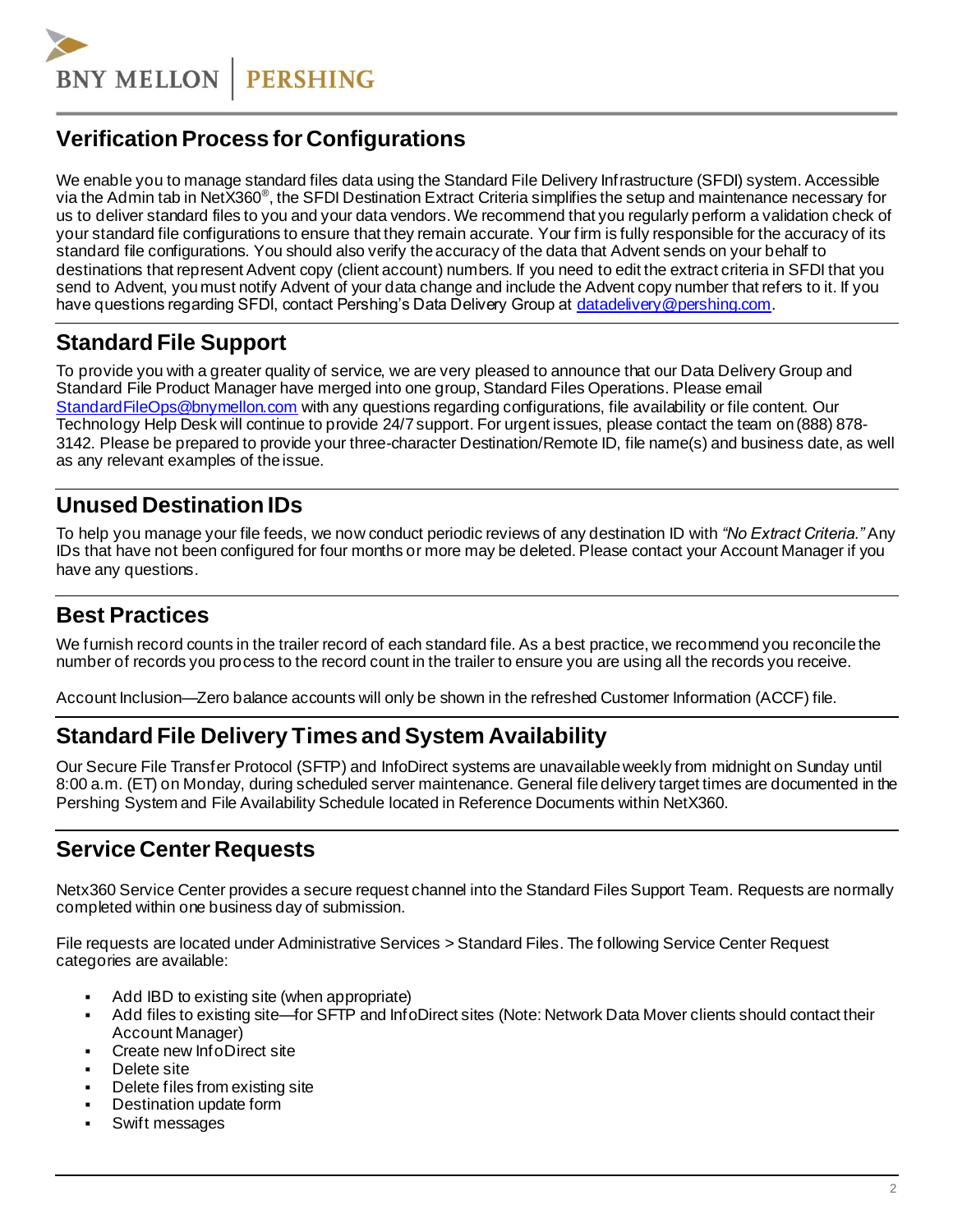

# <span id="page-2-0"></span>**Standard File Updates: General Information**

Users may review the Standard File layout for existing files, new files, and updated files onour firm's website at [standardfiles.pershing.com.](https://standardfiles.pershing.com/home/-/categories/275237?cat=275237)

Each layout shows the date it was last updated. New and impending changes are added as soon as they are known, and projected changes include target dates.

Please note that fields marked *"Not Used"* in the layouts are not necessarily empty fields. We reserve the right to use these fields at any time. Updates to *"Not Used"* fields and new values are not subject to pre-announcement. Updates may also impact the number of records you receive.

#### <span id="page-2-1"></span>**New Standard Files**

| <b>Form Name</b> | <b>File Name</b>             | <b>Description</b>                                                                                                                                                                                                                                                                                   |
|------------------|------------------------------|------------------------------------------------------------------------------------------------------------------------------------------------------------------------------------------------------------------------------------------------------------------------------------------------------|
| HLDR/U           | Holder Information           | This new file provides an enhanced holder and account participant<br>information. This includes any non-U.S. tax ID number (TIN). Holder<br>information is available as a weekly or monthly refresh and a daily update,<br>change file. You may request this file through Service Center in NetX360. |
| LACD             | <b>Last Account Activity</b> | This new file helps you identify inactive accounts to simplify compliance<br>with individual states' abandoned property regulations. This file is<br>available weekly on Friday evenings. You may request this file through<br>Service Center in NetX360.                                            |

#### <span id="page-2-2"></span>**Recent Standard File Updates**

| <b>Form Name</b>      | <b>File Name</b>                       | <b>Description</b>                                                                                                                                                                                                                                                                                                                                                                                                                                                           |  |
|-----------------------|----------------------------------------|------------------------------------------------------------------------------------------------------------------------------------------------------------------------------------------------------------------------------------------------------------------------------------------------------------------------------------------------------------------------------------------------------------------------------------------------------------------------------|--|
| ACCF/T                | Customer Information                   | Email addresses are now for retirement beneficiaries, both primary and<br>contingent. Please see the file layout for complete details. We have<br>also updated the UGMA/UTMA Manner of Gift Indicator, position 262,<br>to separate transfer by Fiduciary or Obligor into two separate values.<br>Please see the layout for details.                                                                                                                                         |  |
| <b>ASAT</b>           | Account Services Audit<br>Trail        | Scheduled for March 2022, additional account updates will be captured<br>in this file. The layout of the file is not changing; you will simply see<br>additional accounts not previously captured.                                                                                                                                                                                                                                                                           |  |
| BPFD/F                | <b>Business Party</b>                  | Several updates have been made to this file. A statement distribution<br>indicator for institutional clients is now in Record A position 540, in the<br>space previously defined as filler. The Prior firm Central Registration<br>Depository (CRD) number has been added to Record A position 520.<br>Lastly, Country of Incorporation or organization has been added to<br>optional Record J position 393. All changes were made to space<br>previously defined as filler. |  |
| GTOE/GTOL Trade Order | GTDE/GSDEGIobal Trade/Global           | The error account for cancels and corrects has been added to Record<br>A position 1149.                                                                                                                                                                                                                                                                                                                                                                                      |  |
| <b>MFTD</b>           | Mutual Fund Trade<br>Date              | The error account for cancels and corrects has been added to Record<br>C position 190.                                                                                                                                                                                                                                                                                                                                                                                       |  |
| <b>OEGL</b>           | Order/Execution Log<br>Books & Records | A manual entry indicator has been added to Record B. Please see the<br>file layout for full details.                                                                                                                                                                                                                                                                                                                                                                         |  |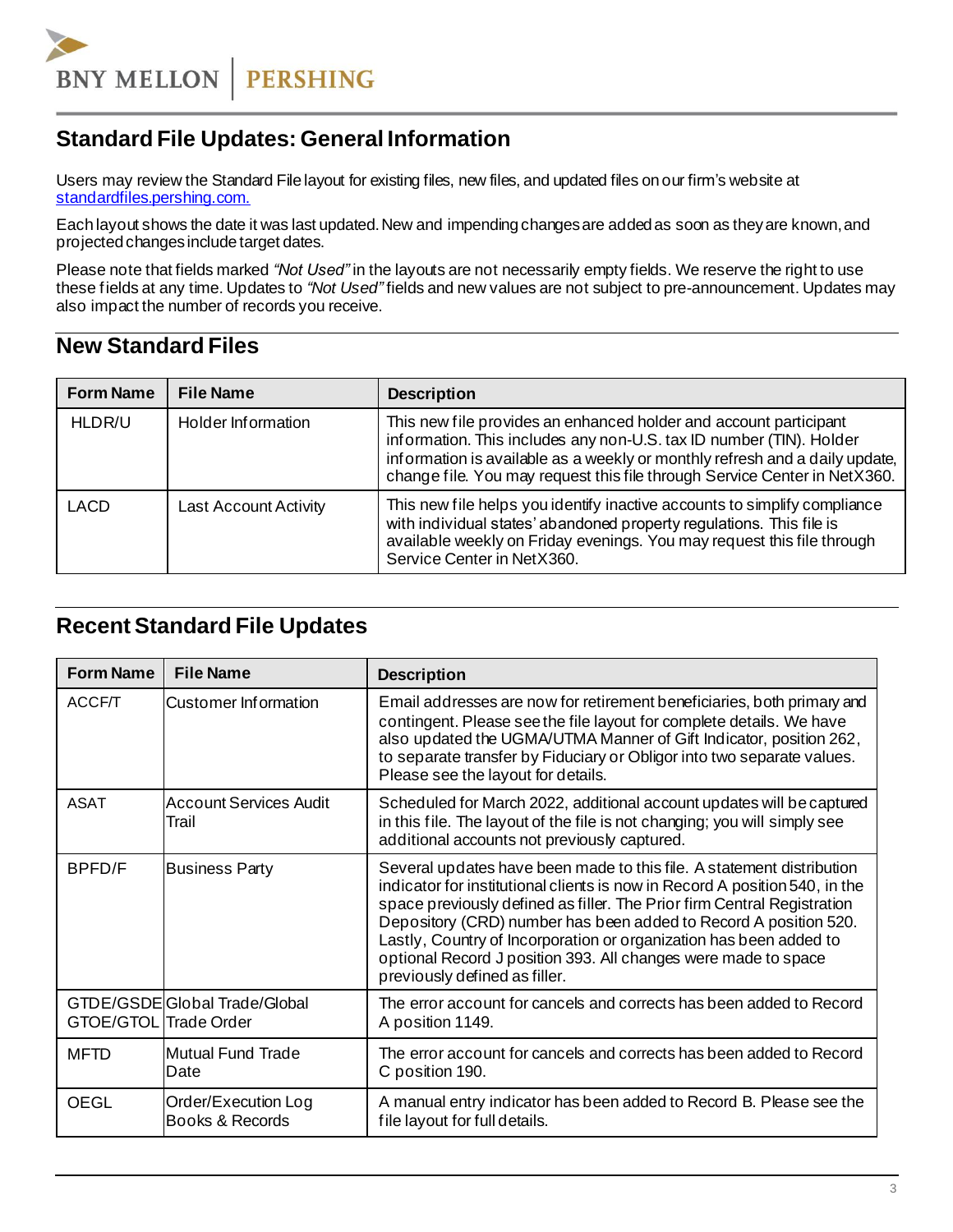# **Upcoming Standard File Updates**

| Form Name   | File Name                                     | Description                                                                                                                                                                                                                                                                                                                                                 |  |
|-------------|-----------------------------------------------|-------------------------------------------------------------------------------------------------------------------------------------------------------------------------------------------------------------------------------------------------------------------------------------------------------------------------------------------------------------|--|
| POTL/PTLD   | Open Tax Lots/Tax Lot<br><b>Dispositions</b>  | As announced in a recent Ops Update, the Cost Basis application is<br>being updated. This update will cause both files to be late on the<br>conversion weekend - date to be announced. Delivery times for both<br>files may also be later than normal for a week following the conversion.                                                                  |  |
| GSDE/GTDEI  | Global Trades Intraday                        | In order to bring the intraday trade message in line with the overnight<br>files, we will be adding a step-in/step-out indicator.                                                                                                                                                                                                                           |  |
| <b>MASF</b> | Managed Account<br><b>Billing Information</b> | Now scheduled for Q2 2022, we will be updating this file to better<br>support the institutional advisory business. The effect of this update will<br>be to increase the number of C records. Some clients will experience a<br>five-fold increase in the amount of data on this file.                                                                       |  |
| SETD/F      | Settlement Instructions                       | We are adding a new mandatory record to support STEP, Execution<br>Plus accounts. Currently planned for Q2 2022, Record G will provide<br>settlement instructions for STEP accounts. Once the change is in<br>production, the record will be included automatically for all clients with<br>STEP accounts. Please see the file layout for complete details. |  |

### <span id="page-3-0"></span>**Ops Forum**

These standard file updates will bea discussion topic in an upcoming Ops Forum call. An invitation for this event will be sent via email to IBD Operation Managers and File Transfer Liaisons. Be on the lookout for your invite.

# <span id="page-3-1"></span>**ServiceProvider Quarterly Forum**

On April 27, we will host a conferencecall for third-partyservice providers that aggregate data on behalf of our clients. The agenda, moderated by ourfile delivery and subject-matter experts, will include a review of this quarterly update. Invitations will be sent to service providers soon.

Contac[t datadelivery@pershing.com](mailto:datadelivery@pershing.com%20or) to add contacts to this invite.

## <span id="page-3-2"></span>**2022 HolidayProcessing Schedule**

We follow the holiday schedule of the New York Stock Exchange® (NYSE®) and will not run batch processing on the following dates in 2022:

| May 30                 | Monday   | Memorial Day (*Exchange only holiday)  |
|------------------------|----------|----------------------------------------|
| June 20 (Observed)     | Monday   | Juneteenth National Independence Day   |
| July 4                 | Monday   | Independence Day                       |
| September 5            | Monday   | Labor Day                              |
| November 24            | Thursday | Thanksgiving Day                       |
| December 26 (Observed) | Monday   | Christmas Day (*Exchange only holiday) |

\*There are some exceptions, please see Standard File Processing on our [website](https://communications.pershing.com/reader/pershing/pershing-standard-file-holiday-processing-2022).

For more information concerning standard file holiday run schedules, please emai[l datadelivery@pershing.com](mailto:datadelivery@pershing.com).